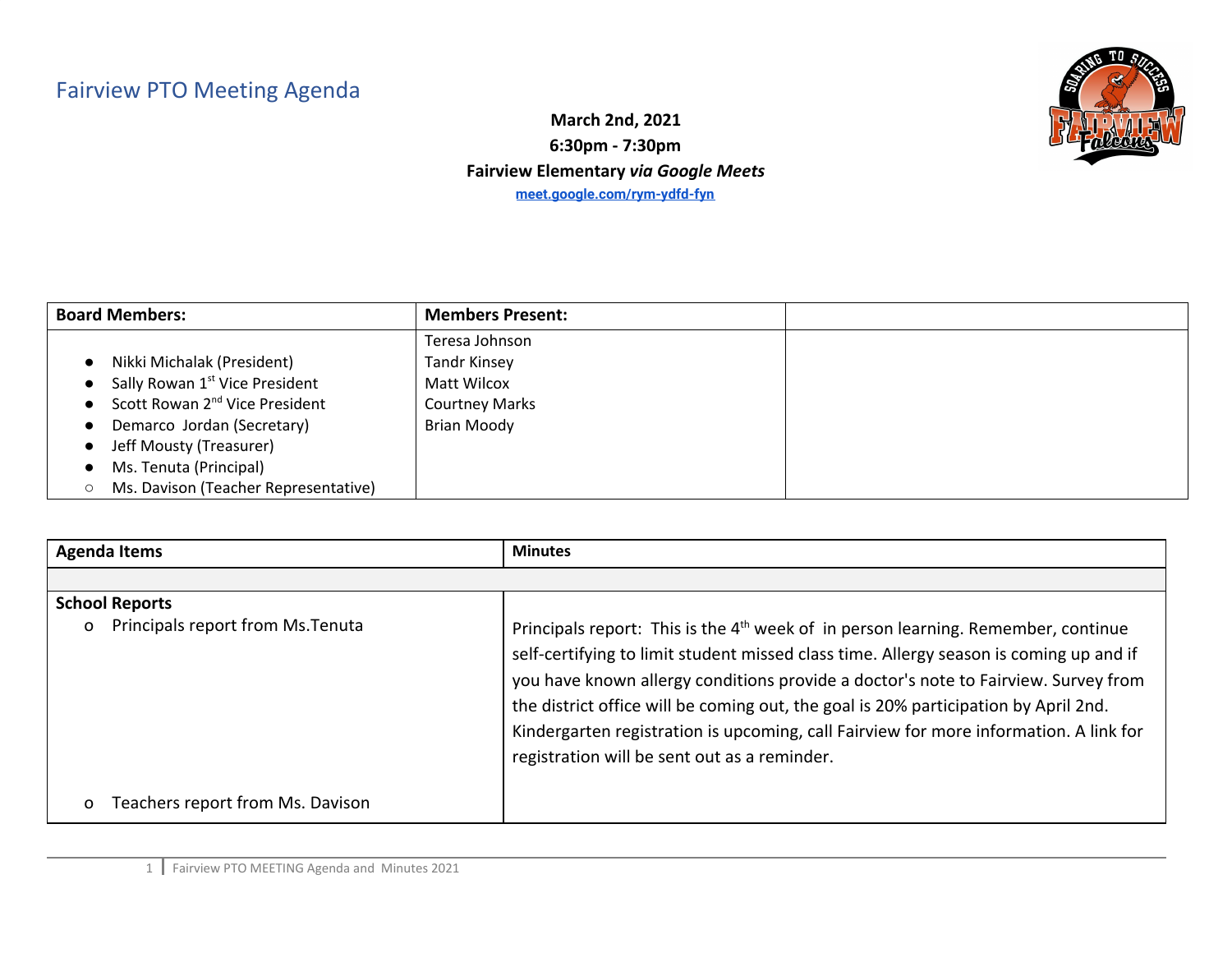| Community School Coordinator report from Mrs.<br>O<br>Kinsey | <b>School Board Candidate visits:</b><br>Kentrica Coleman<br>$\bullet$<br>Jeremy DeHaai<br>$\bullet$<br>Gavin Cunningham<br>$\bullet$<br>Janelle Czapar<br>$\bullet$<br>Ericka Ralston<br><b>Stan Gozur</b><br>$\bullet$                                                                         |
|--------------------------------------------------------------|--------------------------------------------------------------------------------------------------------------------------------------------------------------------------------------------------------------------------------------------------------------------------------------------------|
|                                                              | Teachers report: None                                                                                                                                                                                                                                                                            |
|                                                              | Community School Coordinator report: Fairview staff and everyone appreciates the<br>breakfast that was provided!!<br>Food mobile will be on Saturday March 6 <sup>th</sup> , 0930-1000 at normal-west.<br>Looking at staring after school tutoring again for a 6-week session starting in April. |
|                                                              |                                                                                                                                                                                                                                                                                                  |
| <b>President Updates:</b>                                    | None at this time                                                                                                                                                                                                                                                                                |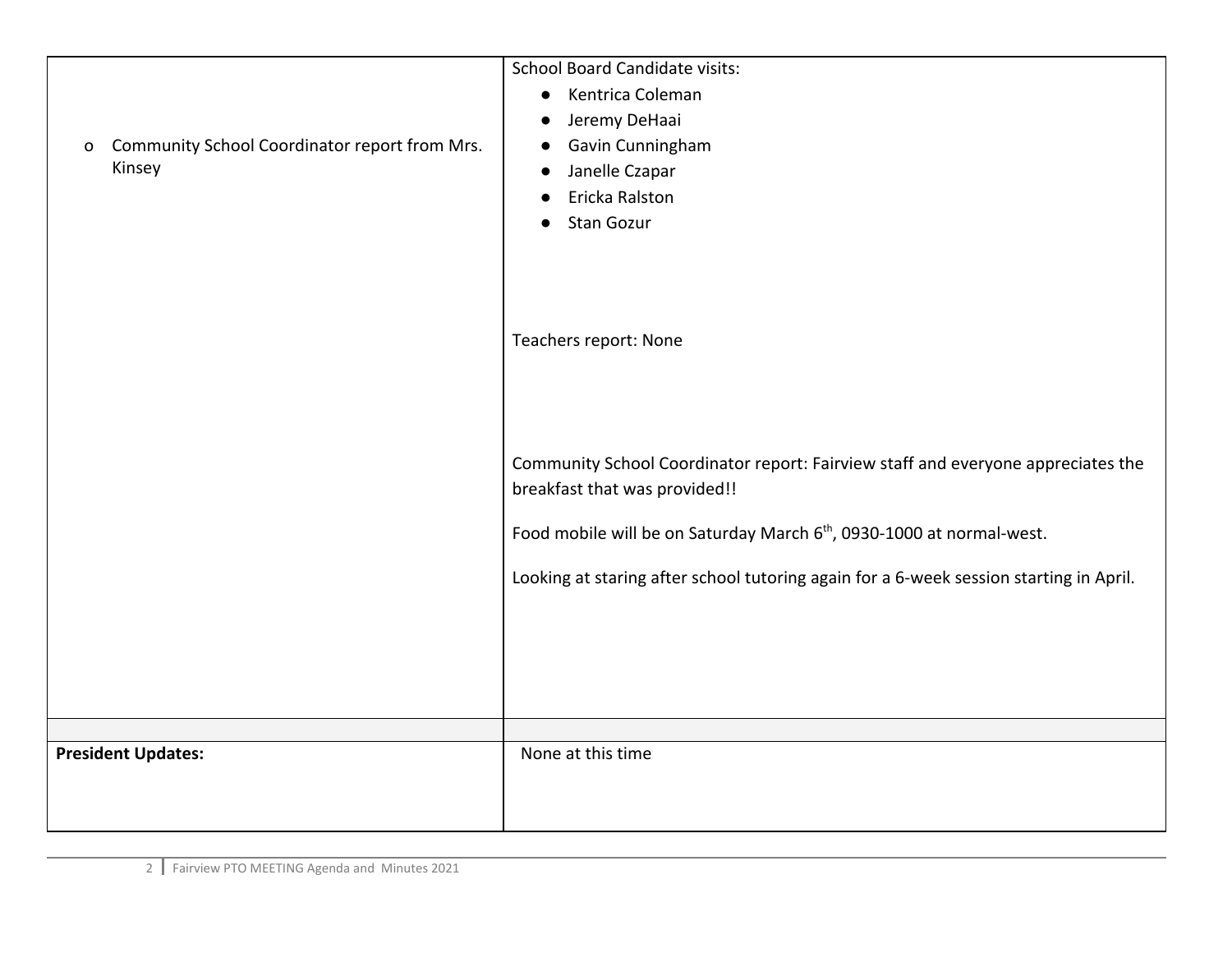| <b>Secretary Minutes Review</b> | Motion to accept the February minutes:                                                                          |
|---------------------------------|-----------------------------------------------------------------------------------------------------------------|
|                                 | Motion made by: Ryan<br>Seconded by: Melanie<br>XXXXX Minutes stand as read.<br><b>February Meeting Minutes</b> |
|                                 |                                                                                                                 |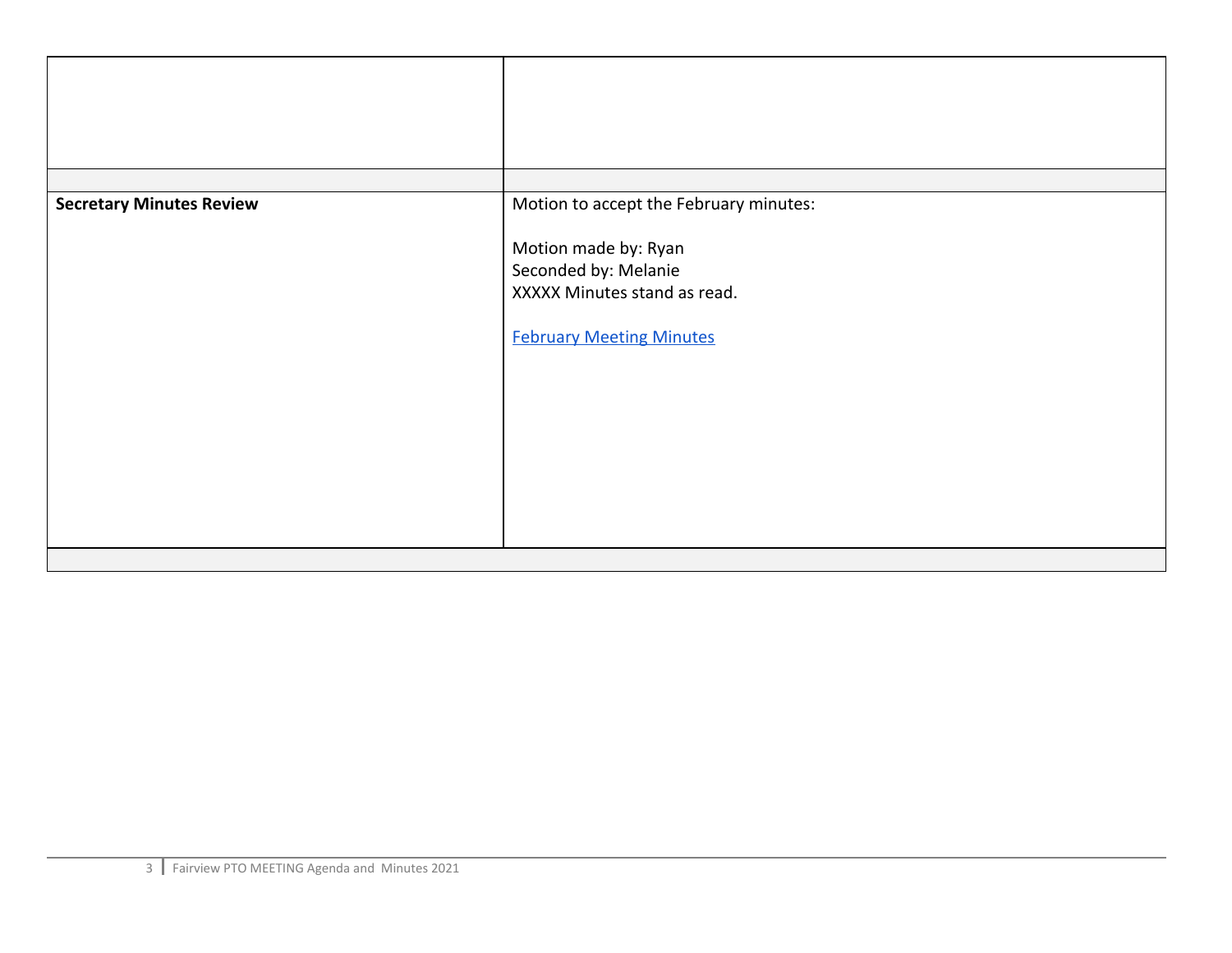| <b>Treasurer's Report</b>                    | <b>February Report</b>                                                              |
|----------------------------------------------|-------------------------------------------------------------------------------------|
|                                              |                                                                                     |
|                                              |                                                                                     |
|                                              |                                                                                     |
|                                              |                                                                                     |
|                                              |                                                                                     |
|                                              |                                                                                     |
|                                              |                                                                                     |
|                                              |                                                                                     |
|                                              |                                                                                     |
|                                              |                                                                                     |
|                                              |                                                                                     |
|                                              |                                                                                     |
|                                              |                                                                                     |
|                                              |                                                                                     |
|                                              |                                                                                     |
| <b>Committees</b>                            |                                                                                     |
|                                              | Reminder: Melanie will be stepping down as Hospitality Chair. Please let us know if |
| <b>Teacher Hospitality</b><br>$\mathsf{o}\,$ | you are interested!                                                                 |
|                                              |                                                                                     |
|                                              |                                                                                     |
|                                              |                                                                                     |
| Fundraising<br>$\mathsf{o}$                  | Spiritwear: Orders will be coming in 2-3 weeks.                                     |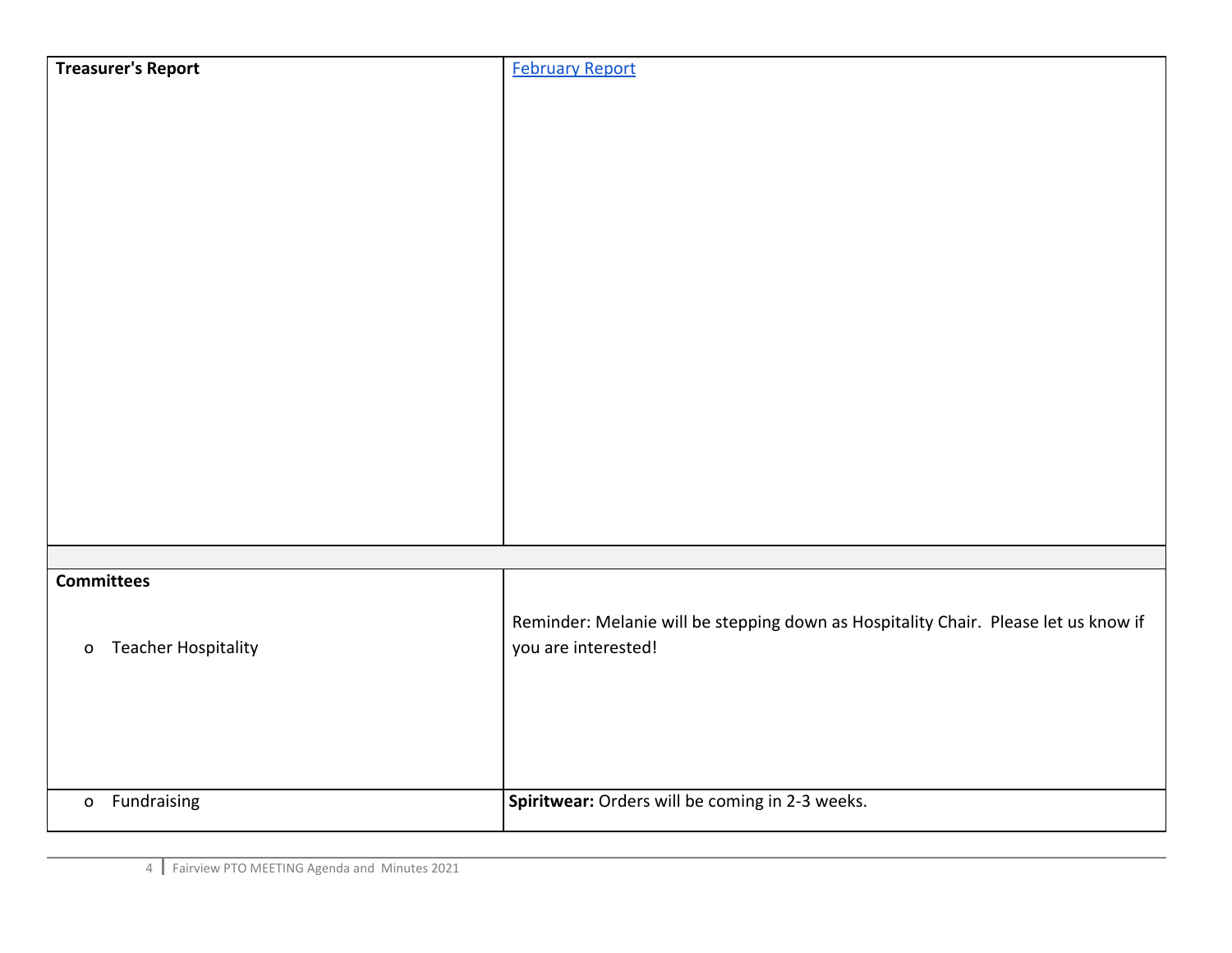| Spiritwear (Nikki, Ryan)<br>o<br>Spirit Nights (Sally)<br>0<br><b>Boxtops</b><br>0<br>Mum fundraiser<br>$\circ$<br><b>Pastry Puffins</b><br>0          | <b>Spirit Nights:</b><br>March 23rd Monical's--All day. Need to show flier on phone.<br>$\bullet$                                       |
|--------------------------------------------------------------------------------------------------------------------------------------------------------|-----------------------------------------------------------------------------------------------------------------------------------------|
| Monthly recurring fundraisers<br>$\circlearrowright$<br>eScrip/Schnucks<br>$\circ$<br>Casey's<br>$\circ$<br>Amazon Smile<br>O<br>Papa Johns<br>$\circ$ | Boxtops: Continue collecting box tops! Don't forget to download the app and scan<br>your receipts! These add up.<br>Pastry Puffins: N/A |
| <b>Family Engagement</b><br>$\mathbf{o}$                                                                                                               |                                                                                                                                         |
|                                                                                                                                                        |                                                                                                                                         |
| <b>Citizens Advisory Council Representative</b>                                                                                                        | Just reminding folks we have an open spot for CAC- please let Ms. Tenuta if you are<br>interested.                                      |
|                                                                                                                                                        |                                                                                                                                         |
| Scholarship                                                                                                                                            | Due to a positive year financially, we will be providing two scholarships this year.                                                    |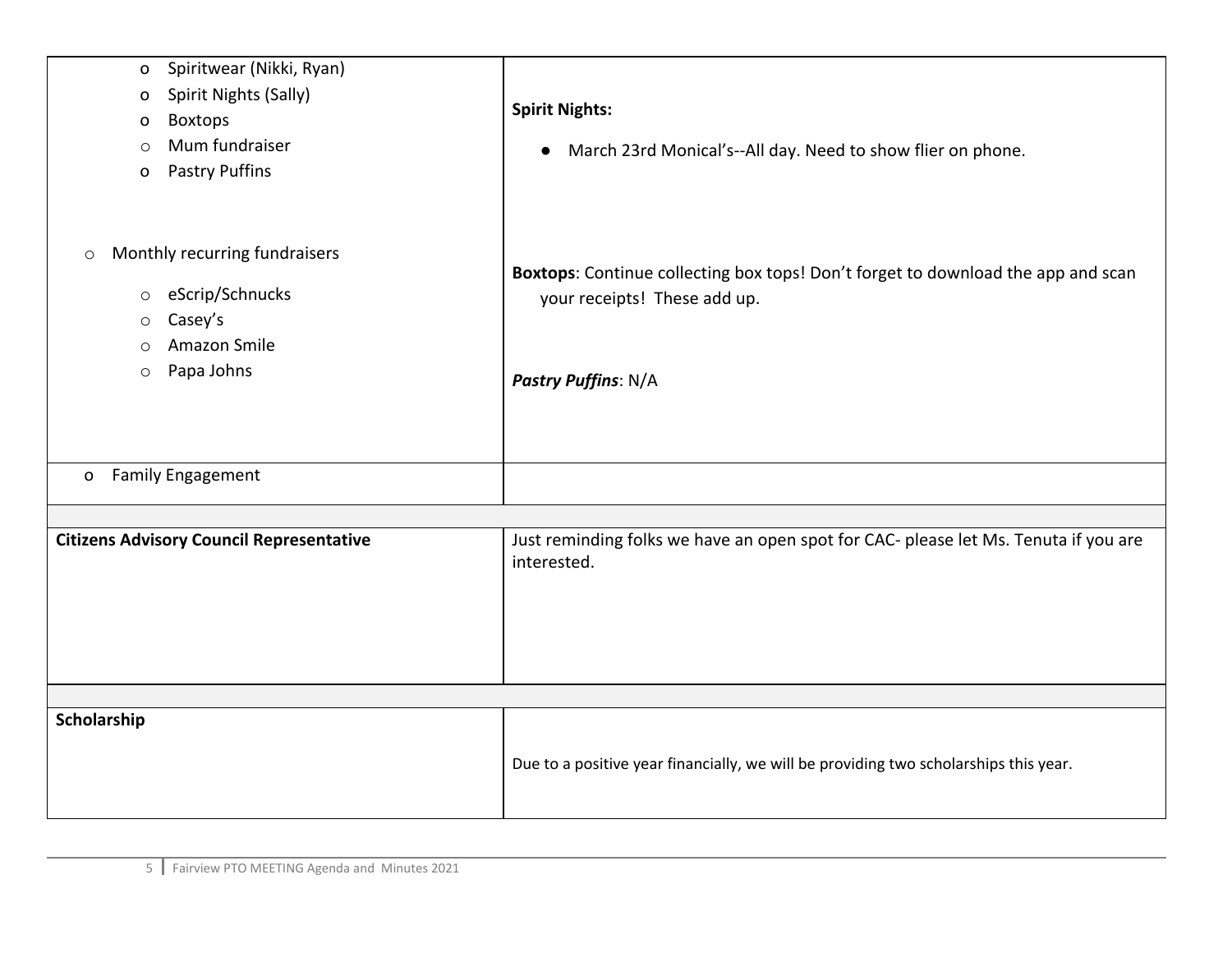| <b>Communications</b><br>Social Media Updates<br>$\mathbf{o}$ |                                                                                                                                                                                                                                                                    |
|---------------------------------------------------------------|--------------------------------------------------------------------------------------------------------------------------------------------------------------------------------------------------------------------------------------------------------------------|
|                                                               |                                                                                                                                                                                                                                                                    |
| <b>Nominations/Elections</b><br>Nothing at this time          | Reminder from February. A message went out schoolwide, however, no responses<br>were submitted for any position.                                                                                                                                                   |
|                                                               | What do we do?                                                                                                                                                                                                                                                     |
|                                                               | All positions are annual positions, can remain in position longer. This is year 2 for<br>many of us in current positions.                                                                                                                                          |
|                                                               | From the bylaws:                                                                                                                                                                                                                                                   |
|                                                               | 1. Officers shall be elected by ballot annually in April at a general membership meeting.<br>However, if there is but one nominee for any office, it shall be in order to move that<br>the Secretary cast the elective ballot of the organization for the nominee. |
|                                                               | 2. There shall be a Nominating Committee consisting of three (3) members. The<br>Principal shall serve as an ex-officio member.                                                                                                                                    |
|                                                               | 3. Officers shall be elected by ballot annually in April at a general membership meeting.<br>However, if there is but one nominee for any office, it shall be in order to move that<br>the Secretary cast the elective ballot of the organization for the nominee. |
|                                                               | 4. There shall be a Nominating Committee consisting of three (3) members. The<br>Principal shall serve as an ex-officio member.<br>2nd VP is the chair of the nominating committee.                                                                                |
|                                                               | The Nominating Committee shall make a selection of nominees for each office to be<br>filled and report those selections at the March meeting.                                                                                                                      |
|                                                               | Solicitation for members interested in holding office shall be done at least one month<br>6.<br>prior to the presentation of nominees at the March meeting.                                                                                                        |